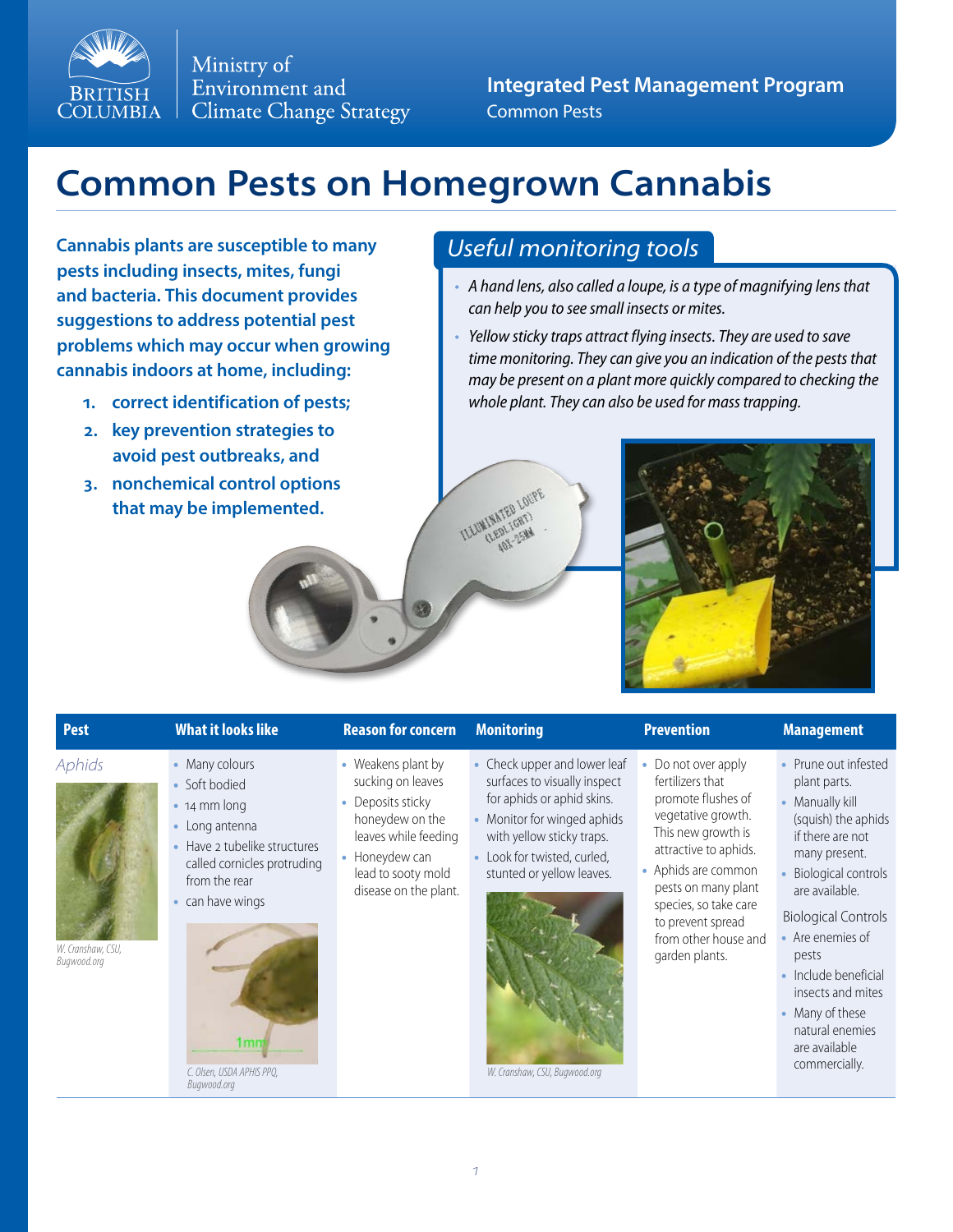

## **Homegrown Cannabis**

**Integrated Pest Management Program**

Common Pests, *continued*

| <b>Pest</b>                                                                             | <b>What it looks like</b>                                                                                                                                                     | <b>Reason for concern</b>                                                                          | <b>Monitoring</b>                                                                                                                                                                                                                  | <b>Prevention</b>                                                                                                                                                                                                                                                                 | <b>Management</b>                                                                                                 |
|-----------------------------------------------------------------------------------------|-------------------------------------------------------------------------------------------------------------------------------------------------------------------------------|----------------------------------------------------------------------------------------------------|------------------------------------------------------------------------------------------------------------------------------------------------------------------------------------------------------------------------------------|-----------------------------------------------------------------------------------------------------------------------------------------------------------------------------------------------------------------------------------------------------------------------------------|-------------------------------------------------------------------------------------------------------------------|
| <b>Thrips</b><br>Alton N. Sparks Jr., UOG,<br>Bugwood.org                               | • Slender bodied<br>Around 12 mm long<br>Range in colour from<br>translucent/yellowbrown/<br>black                                                                            | • Feeding causes<br>leaf distortion<br>and silvering and<br>weakens the plant.                     | • Look for leaf speckling<br>with black flecks and leaf<br>silvering.<br>Monitor for adults with<br>yellow sticky traps.<br>Tap plants to dislodge<br>thrips onto a white piece of<br>paper and use hand lens to<br>confirm.       | • Do not reuse potting<br>mix between crops.<br>Many thrips species<br>pupate in the soil.                                                                                                                                                                                        | • Adults can be<br>mass trapped with<br>yellow sticky traps.<br>Biological controls<br>are available.             |
| Two Spotted<br><b>Spider Mites</b><br>Mario Lanthier, CropHealth<br>Advising & Research | • Cream-yellow oval body<br>with 2 dark spots on either<br>side of their abdomen<br>$\cdot$ 0.4-0.8 mm<br>$\cdot$ 8 legs<br>Mario Lanthier, CropHealth<br>Advising & Research | • Feeding damage<br>weakens plants<br>• Webbing and mites<br>can contaminate the<br>final product. | Look for speckling,<br>yellowing or bronzing on<br>the leaf surface.<br>Use a hand lens to look<br>on underside of leaves for<br>spider mites.<br>Watch for webbing on plant.<br>Mario Lanthier, CropHealth<br>Advising & Research | • Two spotted spider<br>mites love hot, dry<br>and dusty conditions.<br>Provide adequate<br>water and nutrients<br>in order to avoid<br>stressing the plants.                                                                                                                     | Remove leaves<br>with spider mites.<br>Vacuum areas<br>with high<br>webbing.<br>Biological controls<br>available. |
| Powdery<br>Mildew<br>(fungal)<br>Zamir Punja                                            | White spots and/or thin<br>white dusty covering on leaf<br>and plant                                                                                                          | Competes for<br>nutrients, stunts<br>plant<br>Results in decreased<br>quality of final<br>product  | Look for white powder<br>forming in small areas on<br>plants.<br>Zamir Punja                                                                                                                                                       | Choose varieties that<br>are less susceptible to<br>powdery mildew.<br>• Space and prune<br>plants to promote air<br>circulation and light<br>penetration.<br>• Avoid over fertilization.<br>New growth is<br>more susceptible to<br>infection.<br>• Avoid temperature<br>swings. | • Prune out<br>impacted parts of<br>the plant.                                                                    |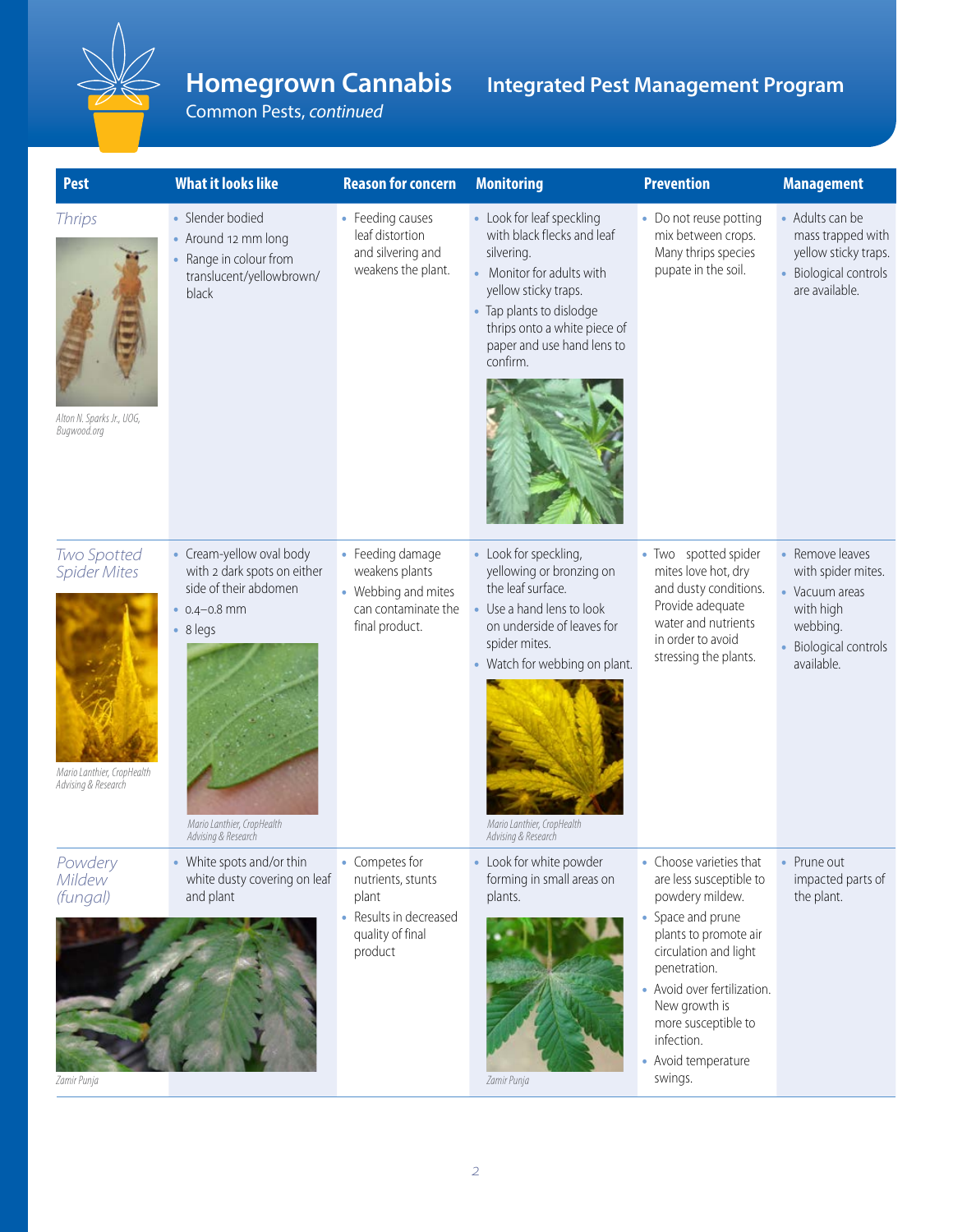

## **Homegrown Cannabis**

**Integrated Pest Management Program**

Common Pests, *continued*

| <b>Pest</b>                                                                      | <b>What it looks like</b>                                                                                                                                                  | <b>Reason for concern</b>                                                       | <b>Monitoring</b>                                                                                                                                                                                                                                                                                                                          | <b>Prevention</b>                                                                                                                                                                                                                                                                                                                                                                                                                                                                                                    | <b>Management</b>                                                 |
|----------------------------------------------------------------------------------|----------------------------------------------------------------------------------------------------------------------------------------------------------------------------|---------------------------------------------------------------------------------|--------------------------------------------------------------------------------------------------------------------------------------------------------------------------------------------------------------------------------------------------------------------------------------------------------------------------------------------|----------------------------------------------------------------------------------------------------------------------------------------------------------------------------------------------------------------------------------------------------------------------------------------------------------------------------------------------------------------------------------------------------------------------------------------------------------------------------------------------------------------------|-------------------------------------------------------------------|
| <b>Botrytis</b><br>(fungal)<br>Mario Lanthier, CropHealth<br>Advising & Research | • Buds turn brown<br>• Presence of fuzzy, grey<br>moldy growth                                                                                                             | • Can lead to plant<br>death and unusable<br>products                           | • Watch for water soaked<br>brown spots on the leaves.<br>Watch for browning of the<br>buds.<br>Watch for grey growth on<br>buds and leaves.                                                                                                                                                                                               | • Choose varieties that<br>have a loose bud<br>structure.<br>• Avoid overhead<br>watering, especially<br>when the plant is<br>flowering.<br>• Space and prune<br>plants to ensure light<br>penetration and air<br>circulation.<br>• Remove injured<br>or dying parts of<br>the plant as these<br>are susceptible to<br>infection.<br>· Sterilize tools, pots,<br>trays, pruners, and<br>growing shelfs<br>between use and crop<br>cycles.<br>• Avoid high humidity<br>levels. Use a<br>dehumidifier if<br>necessary. | • Prune out<br>impacted parts of<br>the plant.                    |
| Root aphids<br>Kelly Vance                                                       | • Dark green with red/<br>brown colourations on the<br>abdomen<br>• 1.6-2.2 mm long<br>Similar appearance to leaf<br>aphids<br>• Can have wings or no wings<br>Kelly Vance | • Feeds on roots<br>• Weakens plants<br>• Inhibits water and<br>nutrient uptake | • Very high populations can<br>be noticed at times on soil<br>surfaces or in irrigation trays.<br>If you suspect you have<br>root aphids, roots will need<br>to be examined by taking<br>the plant out of the pot.<br>Look for winged aphids on<br>traps or leaves and on sticky<br>cards.<br>Kelly Vance<br>W. Cranshaw, CSU, Bugwood.org | • Grow plants from<br>seed to avoid the<br>spread of this pest.<br>• Use sterilized potting<br>mix.                                                                                                                                                                                                                                                                                                                                                                                                                  | • The best strategy<br>for control of this<br>pest is prevention. |